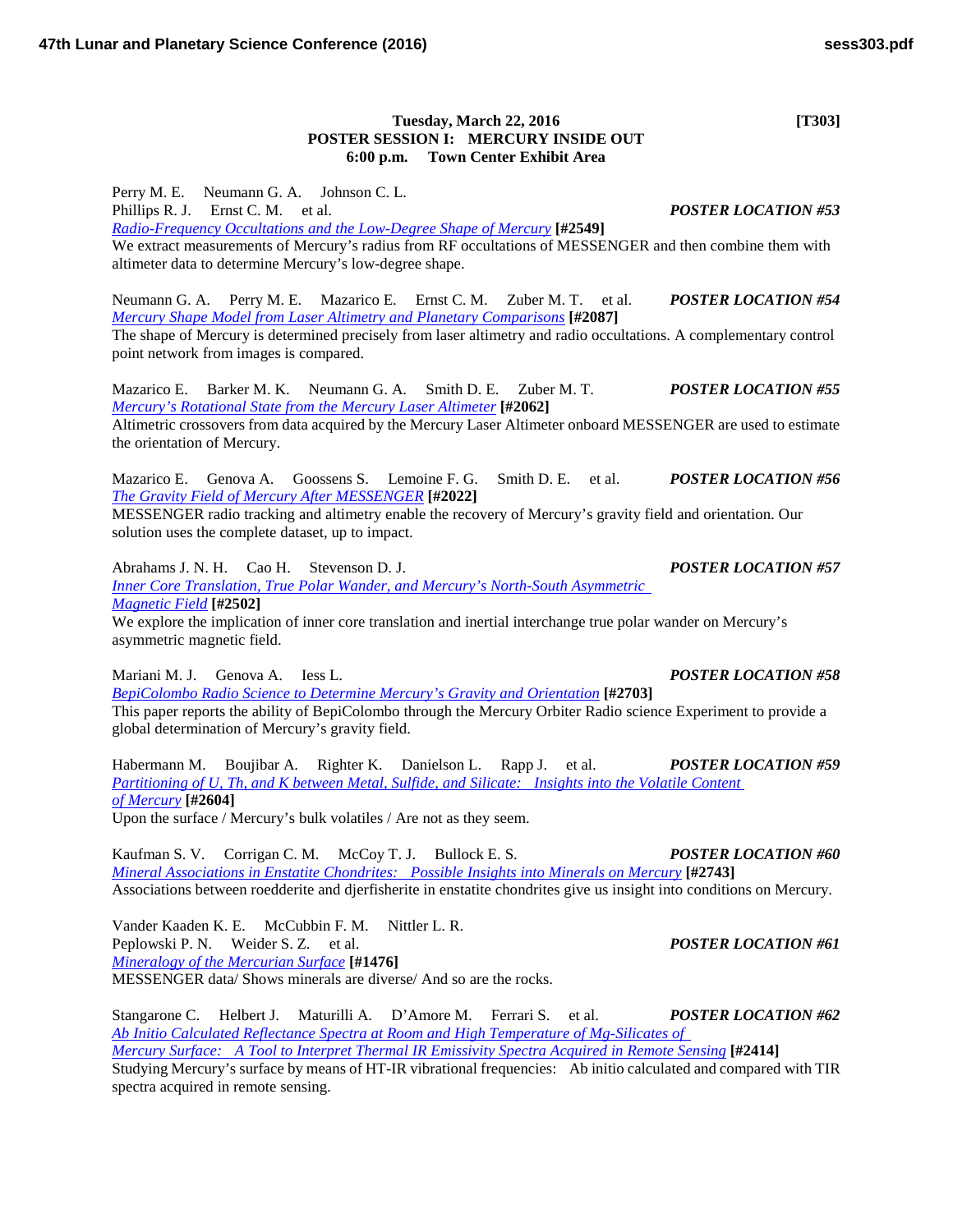Maxwell R. E. Izenberg N. R. Holsclaw G. M. *POSTER LOCATION #63 [Implications for Iron and Carbon in Mercury Surface Materials from Ultraviolet](http://www.hou.usra.edu/meetings/lpsc2016/pdf/1606.pdf) Reflectance* **[#1606]** We use UVVS spectral reflectance to improve Mercury's surface mineralogy and discuss the implications for variations in iron and carbon abundances. Phillips M. S. Emery J. P. Moersch J. E. *POSTER LOCATION #64 [Hollows on Mercury: No Geographic Trends in](http://www.hou.usra.edu/meetings/lpsc2016/pdf/2178.pdf) Reflectance* **[#2178]** Trends in reflectance / Geographically absent / In Hollow features. Frank E. A. Potter R. W. K. Abramov O. Mojzsis S. J. Nittler L. R. *POSTER LOCATION #65 [Investigations into the Origin of Mercury's High-Magnesium](http://www.hou.usra.edu/meetings/lpsc2016/pdf/1270.pdf) Region* **[#1270]** Here we explore scenarios for the emplacement of Mercury's high-Mg region and test the likelihood of an impact origin. Kreslavsky M. A. Head J. W. Neumann G. A. Zuber M. T. Smith D. E. *POSTER LOCATION #66 [Features of the Northern Smooth Plains of Mercury Revealed by Detrended MLA Topography:](http://www.hou.usra.edu/meetings/lpsc2016/pdf/1333.pdf)  [Comparison with](http://www.hou.usra.edu/meetings/lpsc2016/pdf/1333.pdf) the Moon* **[#1333]** High-precision topography from MLA shows that volcanic emplacement style of Borealis Planitia on Mercury differs from lunar mare-forming volcanism. Byrne P. K. Fassett C. I. Klimczak C. Ostrach L. R. Chapman C. R. et al. *POSTER LOCATION #67 [The Interplay Between Volcanism and Tectonics on](http://www.hou.usra.edu/meetings/lpsc2016/pdf/1227.pdf) Mercury* **[#1227]** Mercury has linked / Volcanic and tectonic / Histories ohhh yeeeaaahhh... Fegan E. R. Rothery D. A. Marchi S. Conway S. J. Anand M. et al. *POSTER LOCATION #68 [Late Movement of Basin-Edge Lobate Scarps on](http://www.hou.usra.edu/meetings/lpsc2016/pdf/2359.pdf) Mercury* **[#2359]** Compression of Mercury's surface resulted in lobate scarps at the edge of basin volcanic fills. Activity on these features appears to have ceased ~1 Ga.

Fegan E R. Rothery D. A. Conway S. J. Anand M. *POSTER LOCATION #69 [Mercury Catenae: Linear Features and Lighting](http://www.hou.usra.edu/meetings/lpsc2016/pdf/2945.pdf) Bias* **[#2945]**

We show lighting bias affects the results of orientation analysis even for large linear features, relevant for catenae and lobate scarps.

Galluzzi V. Ferranti L. Guzzetta L. Giacomini L. Massironi M. et al. *POSTER LOCATION #70 [Investigating the Architecture and Evolution of the Victoria Rupes —](http://www.hou.usra.edu/meetings/lpsc2016/pdf/2164.pdf) Antoniadi Dorsum Array, [Mercury](http://www.hou.usra.edu/meetings/lpsc2016/pdf/2164.pdf)* **[#2164]**

This work describes the structural and timing analyses done on the fault systems located inside the H02 quadrangle of Mercury.

Giacomini L. Massironi M. Ferrari S. Zagato N. *POSTER LOCATION #71 [Dating the Activity of Tectonic Systems on](http://www.hou.usra.edu/meetings/lpsc2016/pdf/1872.pdf) Mercury* **[#1872]**

We dated the activity of two thrust systems on Mercury. The results allowed us to better constrain the beginning of the contraction of the planet.

Gemperline J. D. Hynek B. M. Robbins S. J. *POSTER LOCATION #72 [Initial Results from Buffered Crater Counting for Two Large Rupes on Mercury Indicate](http://www.hou.usra.edu/meetings/lpsc2016/pdf/2457.pdf)  [Possible Influence from Secondary](http://www.hou.usra.edu/meetings/lpsc2016/pdf/2457.pdf) Craters* **[#2457]**

Buffered crater counting for two rupes on Mercury give an age of >4.0 Ga, indicating secondary crater populations may be influencing crater statistics.